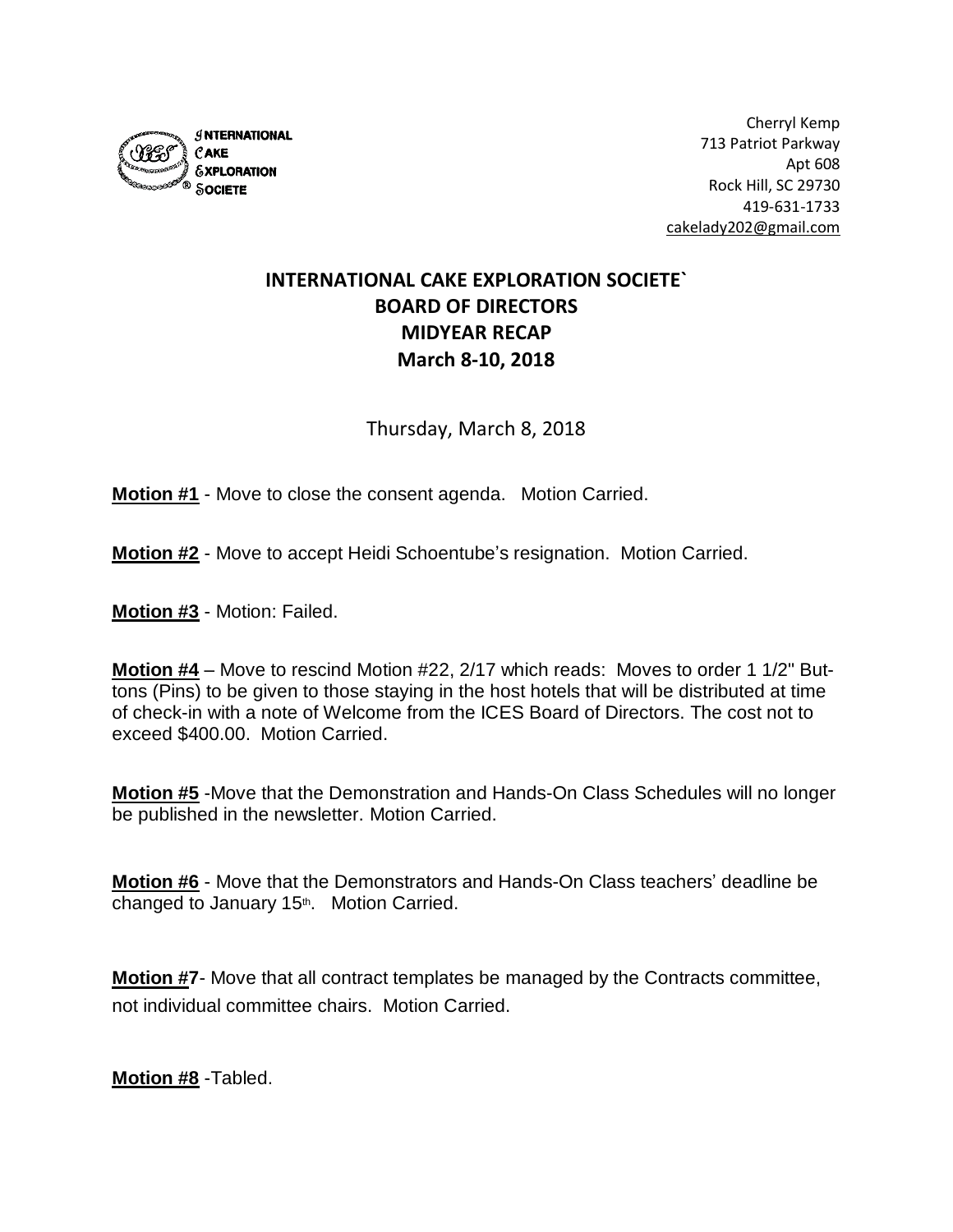**Motion #9** – Move to table motion #8. Motion Carried.

**Motion #10 -** Tabled.

**Motion #11** –Move to table motion #10. Motion Carried.

**Motion #12**- Move to exclude the Bylaws Committee Job Description from Motion #10. Motion Carried.

**Motion #13** Move to bring motion #10 back to the Table. Motion Carried.

**Motion #10** - Move that all Job Descriptions be approved as revised March 2018. Motion Carried.

**Motion #14** – Move to amend the ICES Bylaws, Article IV, Section 1, Membership, subsection D, which currently reads: "Associate Membership: Those members who live with or work for a Charter/Regular Member and use the same address as the Charter/Regular Member. Associate Members will not receive the ICES Newsletter." To remove the word "not" after "Associate members will" and to add the word digital before "receive the ICES Newsletter". The proposed new section would read: "Associate Membership: Those members who live with or work for a Charter/Regular Member and use the same address as the Charter/Regular Member. Associate Members will receive the Digital ICES Newsletter." Motion Carried.

**Motion #15** - Move to amend the ICES Bylaws, Article IV, Section 5, subsection B, which currently reads: "All categories of membership, except as provided in Article IV, Section 1D, shall have the right to receive the ICES Newsletter." To remove the words "except as provided in Article IV, Section 1D". The proposed new section would read: "All categories of membership shall have the right to receive the ICES Newsletter." Motion Carried.

**Motion #16** - Move to amend the ICES Bylaws, Article IV, Section 1, subsection F, Student Membership to remove the categories of schools, and redefine what a student is. The section that would be amended currently reads: "Student Membership: Fulltime students enrolled in high school, college, or accredited culinary school or vocational technical school. All students must show proof of enrollment. Student members will receive the digital-only version of the ICES newsletter. No printed newsletter will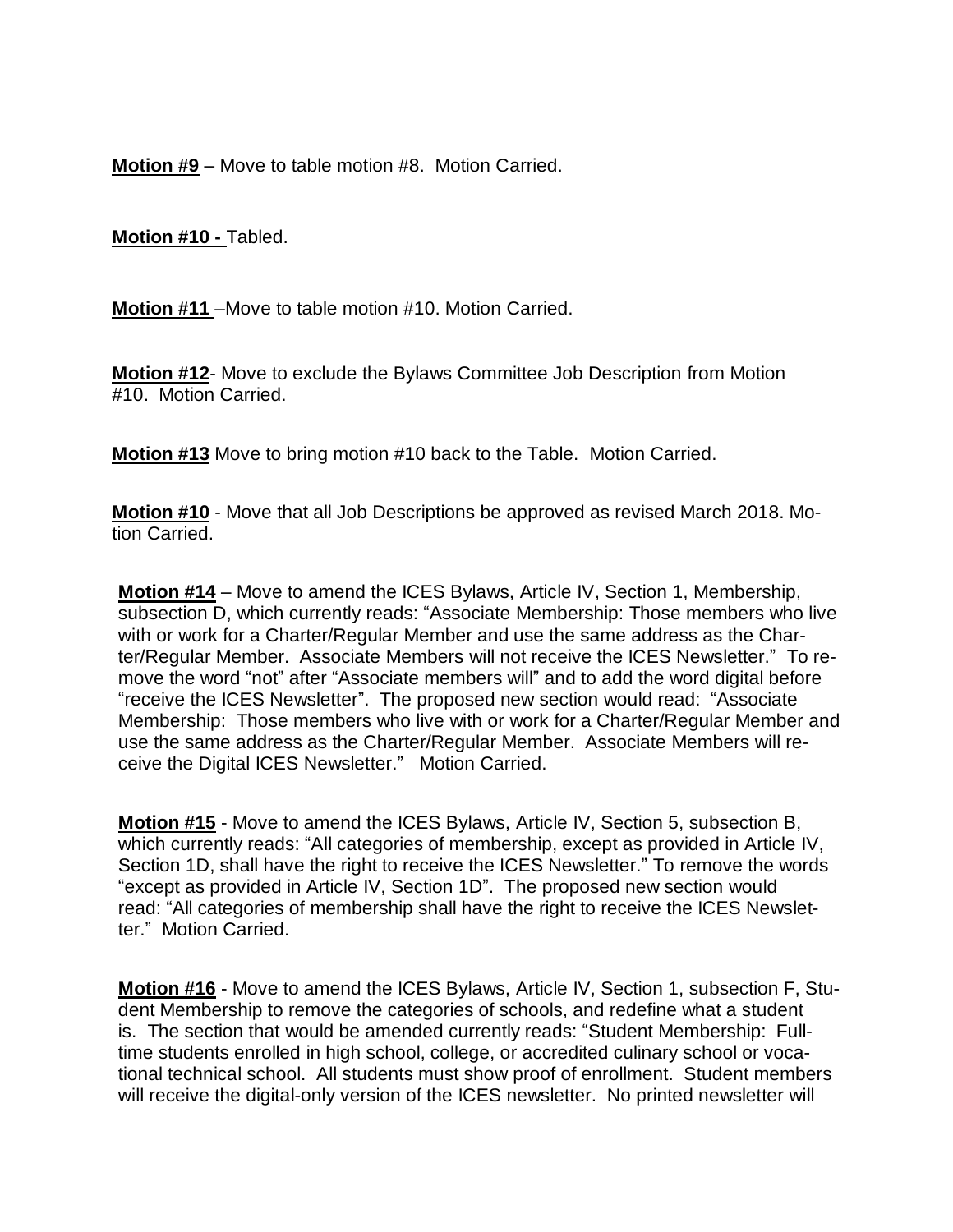be mailed to them." The proposed new section would read: "Student Membership: All full-time students. Proof of enrollment must be provided if the student is over the age of 18. Student members will receive the digital only version of the ICES newsletter. No printed newsletter will be mailed to them." Motion Carried.

**MOTION #17** - Motion Failed.

## **Friday, March 9, 2018**

**Motion #18** - Move that attendance at the annual representative's meeting/midyear meeting be defined as having attended all scheduled sessions. Motion Carried.

**Motion #19** – Motion Failed.

**Motion #20** – Move that starting with the Ohio 2018 Convention and Show, a membership booth will be in the cake room and /or vendors room during public hours of Convention. Motion Carried.

**Motion #21** - Move to award scholarships in the amount of \$500 to the following people: (Blank), (Blank), (Blank), (Blank), (Blank), (Blank), (Blank), (Blank), (Blank), (Blank). Motion Carried.

**Motion #22** - Move to award the Carolyn Lawrence Memorial Scholarship in the amount of \$500 to: (Blank). Motion Carried.

**Motion #23** - Move to award the Wilber Brand Memorial Service Award to: (Blank). Motion Carried.

**Motion #24** - Move to award the 2018 Hall of Fame Award to: (Blank). Motion Carried.

**Motion #25** - Move to assign the newsletter editor's responsibilities to the newsletter committee. Effective 9/1/18. Motion Carried.

**Motion #26** – Move to bring Motion #8 from the Table. Motion Carried.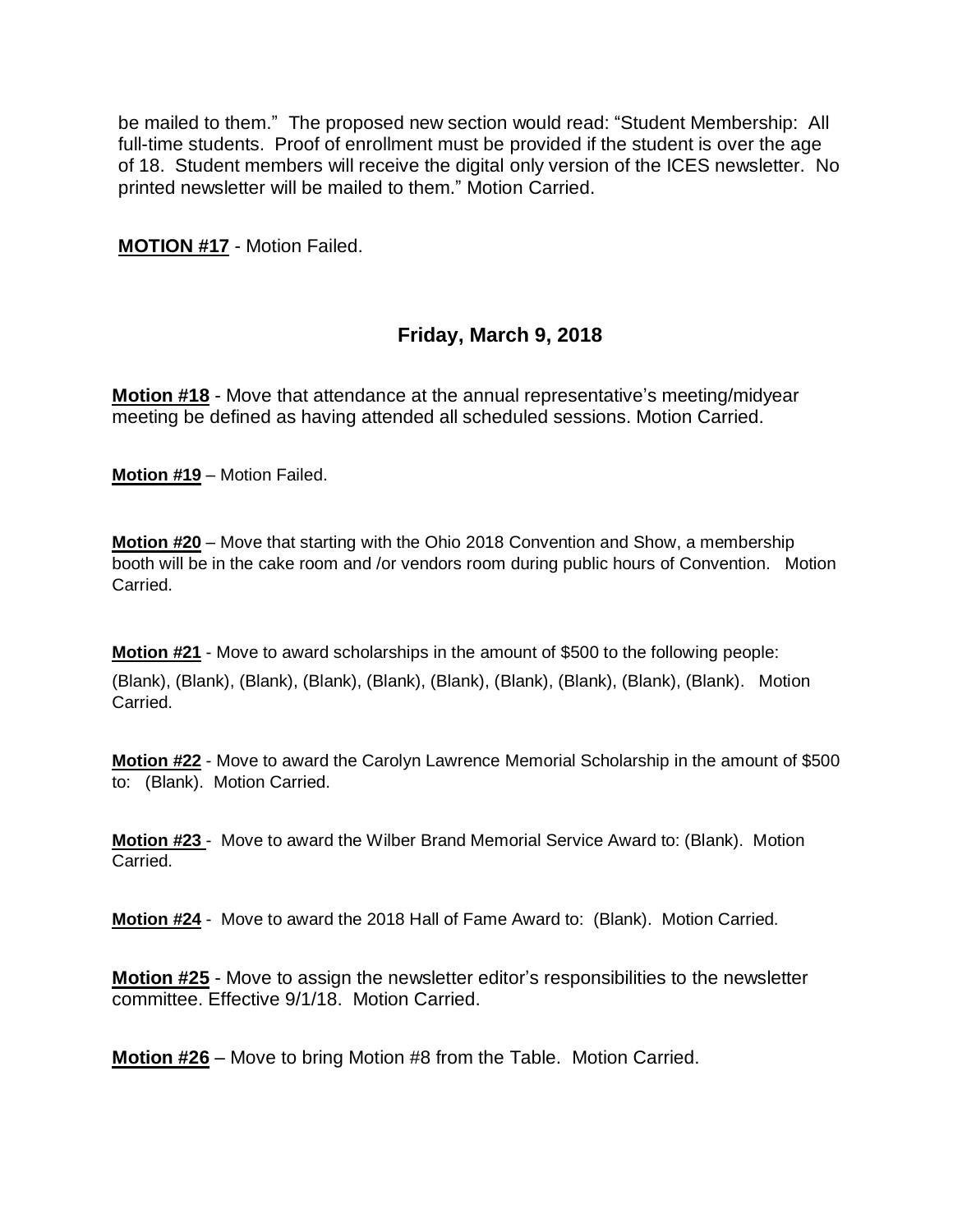**Motion # 27** - Move to revise the budget to allow the Certification Committee to balance its programs together to be self-sufficient. Motion Carried.

**Motion #28** - Move to increase the application fee for Certification from \$200 to \$230 effective with the 2019 Certification candidates. Motion Carried.

**Motion #29** - Move to amend Article XIV Meetings, Section 7 Board of Directors Meetings which reads: Board of Directors' meetings will be held twice yearly: a midyear meeting in February or March and an annual meeting in conjunction with the Annual ICES Convention and Show, either within or without the State of Michigan. Such meetings shall be closed to the general membership. Specific invitations or requests to attend may be allowed by the Board of Directors. To now read: Board of Directors' regular meetings will be held monthly. Meetings may be held electronically or in person at an annual meeting in conjunction with the Annual ICES meeting, either within or without the State of Michigan. Such meetings shall be closed to the general membership. Specific invitations or requests to attend may be allowed by the Board of Directors. Motion Carried.

**Motion #30** - Move to amend Article VI Board of Directors, Section 3 Qualifications for Board of Directors. In order to serve on the Board of Directors, a member must have been a member in good standing of the Societé for at least three (3) consecutive years immediately prior to nomination and have attended one (1) annual meeting and one (1) midyear meeting. The Board of Directors shall be elected from the general membership at the annual meeting of the membership. Directors need not be residents of the state of Michigan. Directors should have daily access to computer technology and e-mail. If a member of the Board of Directors allows his/her membership to lapse during his/her term on the Board, he or she forfeits the position of Director. A nominee for the Board of Directors may not be a current or upcoming ICES Convention & Show Director. To now read Qualifications for Board of Directors. In order to serve on the Board of Directors, a member must have been a member in good standing of the Societé for at least three (3) consecutive years immediately prior to nomination and have attended one (1) annual meeting and one (1) midyear or annual representatives' meeting. The Board of Directors shall be elected from the general membership at the annual meeting of the membership. Directors need not be residents of the state of Michigan. Directors should have daily access to computer technology and e-mail. If a member of the Board of Directors allows his/her membership to lapse during his/her term on the Board, he or she forfeits the position of Director. A nominee for the Board of Directors may not be a current or upcoming ICES Convention & Show Director. Motion Carried.

**Motion #31** - Move to amend Article VI, Section 1. Number of Directors. This Societé shall have no fewer than fifteen (15), nor more than nineteen (19), of its members serving as the Board of Directors, excluding the Chairman of the Board. The functions of Director shall be as defined by Michigan law and as otherwise set forth in these Bylaws. The precise number of Directors for any following year shall be fixed by the Board of Directors; and one-third (1/3) of the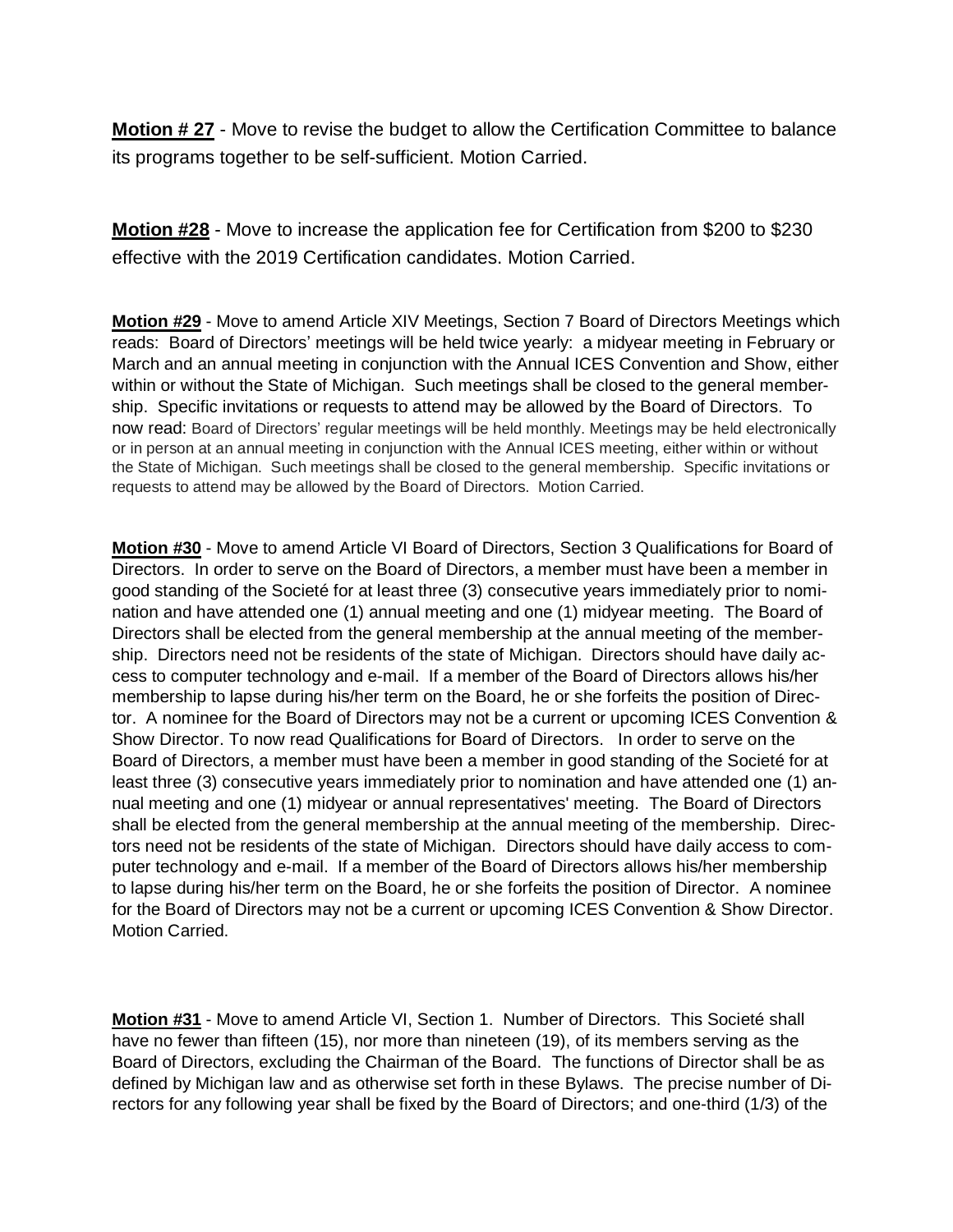total number of Directors so fixed shall be elected by the general membership at the annual election for the ensuing term. To now read: Section 1. Number of Directors. This Societé shall have no fewer than twelve (12), nor more than fifteen (15), of its members serving as the Board of Directors, excluding the Chairman of the Board. The functions of Director shall be as defined by Michigan law and as otherwise set forth in these Bylaws. The precise number of Directors for any following year shall be fixed by the Board of Directors; and one-third (1/3) of the total number of Directors so fixed shall be elected by the general membership at the annual election for the ensuing term. Motion Carried.

**Motion #32** - Motion Failed.

**Motion # 33** – Move to accept the proposal from Osteen's Jewelry to provide the award pins and/or charms effective with the depletion of the current supply. Motion Carried.

## **Saturday, March 10, 2018**

**Motion #34** – Move to revise the 2018 Certification Guide on page 7 paragraph 4 which reads "Once submitted each plan packet will be reviewed by the certification committee, the test administrator, and minimum of nine (9) adjudicators." To now read "Once submitted each plan packet will be reviewed by the certification committee, the test administrator, and minimum of six (6) and no more than nine (9) adjudicators." Motion Carried.

**Motion #35** - Move to adjourn. Motion Carried.

## **March Treasurers Report**

For the month of February, 2018

**Beginning Money market account**: \$ 272,791.89

**Ending Money Market account**: \$ 272,833.75

**Money Market Credit**: \$120.19

**Money Market Expense**: \$78.33